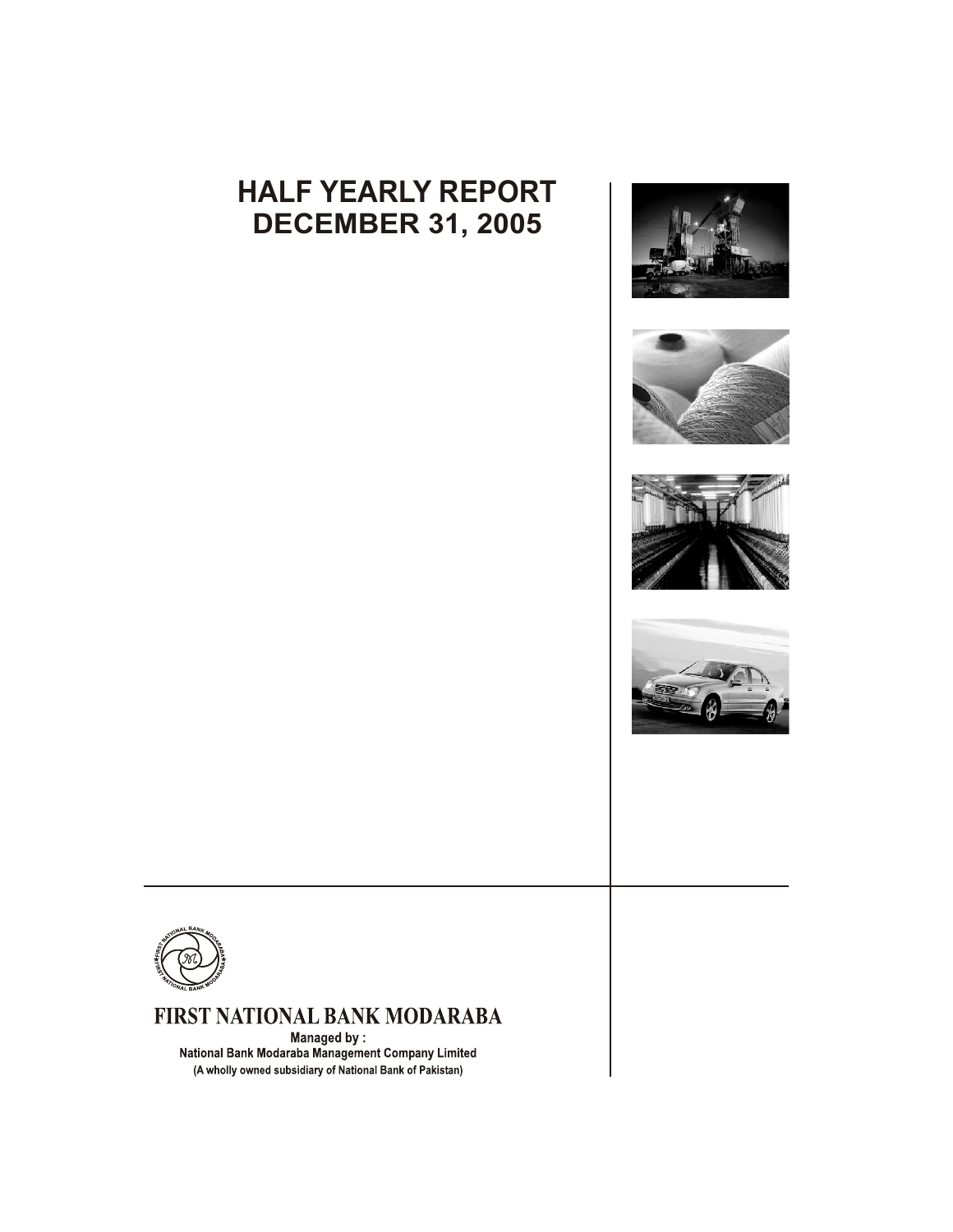## **C O N T E N T S**

| <b>CORPORATE INFORMATION</b>                              | 2 |
|-----------------------------------------------------------|---|
| DIRECTORS' REVIEW                                         | 3 |
| <b>REVIEW REPORT TO THE CERTIFICATE</b><br><b>HOLDERS</b> | 4 |
| <b>BALANCE SHEET</b>                                      | 5 |
| <b>PROFIT &amp; LOSS ACCOUNT</b>                          | 6 |
| <b>CASH FLOW STATEMENT</b>                                | 7 |
| STATEMENT OF CHANGES IN EQUITY                            | 8 |
| NOTES TO THE FINANCIAL STATEMENTS                         | 9 |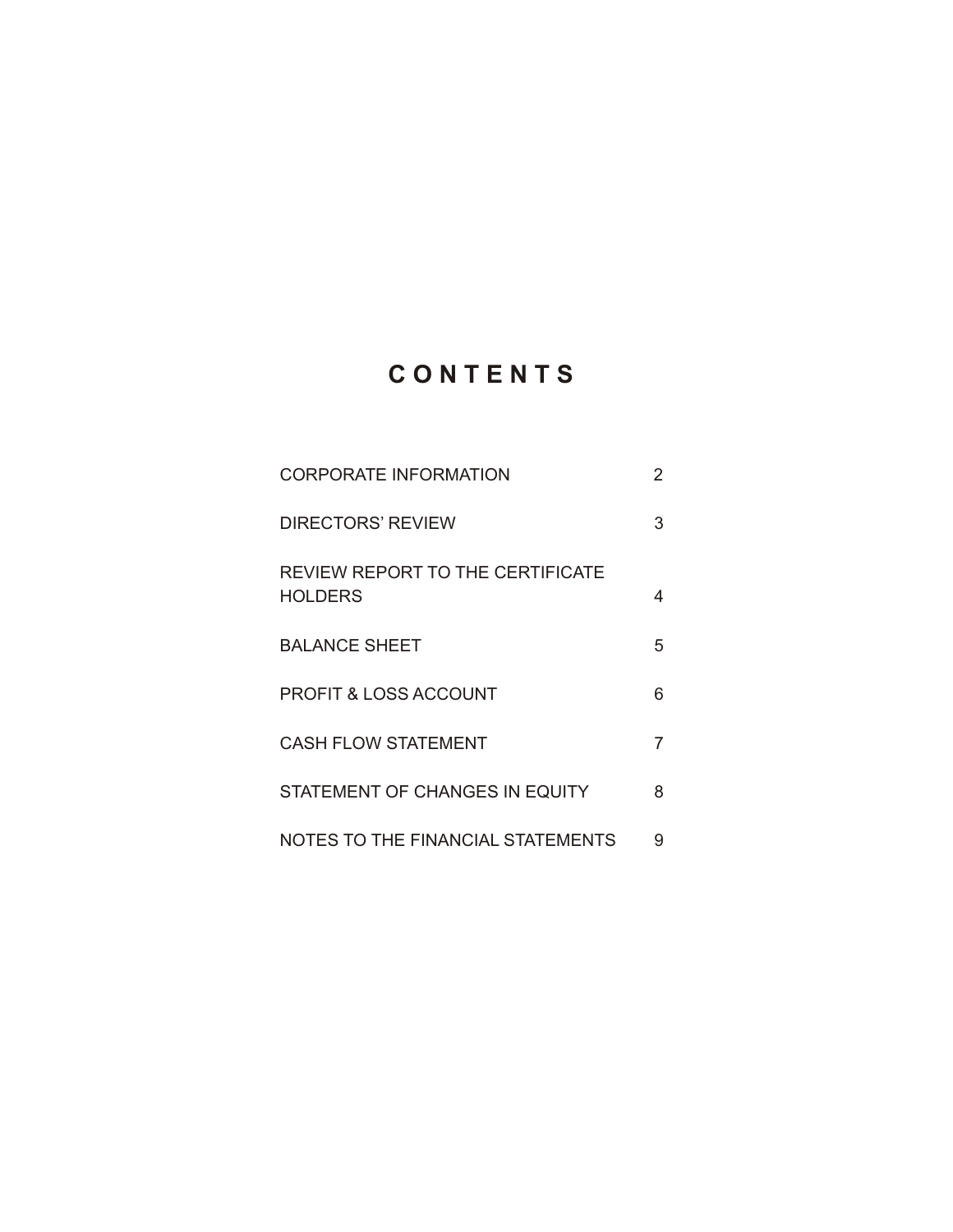## **CORPORATE INFORMATION**

| <b>Board of Directors</b><br><b>Chief Financial Officer</b> | Mr. S. Ali Raza<br>Mr. Shahid Anwar Khan<br>Dr. Asif A. Brohi<br>Mr. Tajammal H. Bokharee<br>Mr. Muhammad Nusrat Vohra<br>Mr. Wajahat A. Bagai<br>Mr. Qamar Hussain<br>Mr. Shafiq Khan<br>Ms. Bushra Azhar | Chairman<br><b>Director</b><br>Director<br><b>Director</b><br>Director<br>Director<br>Director<br><b>Chief Executive</b> |
|-------------------------------------------------------------|------------------------------------------------------------------------------------------------------------------------------------------------------------------------------------------------------------|--------------------------------------------------------------------------------------------------------------------------|
|                                                             | Mr. Adeel S. Ali                                                                                                                                                                                           |                                                                                                                          |
| <b>Company Secretary</b>                                    |                                                                                                                                                                                                            |                                                                                                                          |
| <b>Audit Committee</b>                                      | Mr. Shahid Anwar Khan<br>Dr. Asif A. Brohi<br>Mr. Tajammal H. Bokharee                                                                                                                                     | Chairman<br>Member<br>Member                                                                                             |
| <b>Auditors</b>                                             | M. Yousuf Adil Saleem & Co.<br>(an independent firm associated with Deloitte Touche<br>Tohmatsu)                                                                                                           |                                                                                                                          |
| <b>Bankers</b>                                              | National Bank of Pakistan<br>Al Baraka Islamic Bank<br><b>Standard Chartered Bank</b><br><b>Bank Alfalah Limited</b><br><b>Habib Bank Limited</b><br><b>Allied Bank Limited</b><br><b>MCB Bank Limited</b> |                                                                                                                          |
| <b>Legal Advisor</b>                                        | Mandviwalla & Zafar, Advocates<br>Zafar Chambers, 7/B-1, Aziz Avenue<br>Canal Bank, Gulberg-V, Lahore<br>Tel.: 5715479-82, Fax: 5715483                                                                    |                                                                                                                          |
| <b>Shares Registrar</b>                                     | Hameed Majeed Associates (Pvt.) Limited<br>H. M. House, 7-Bank Square, Lahore<br>Tel: 7235081-2<br>Fax: 7358817                                                                                            |                                                                                                                          |
| <b>Registered Office</b>                                    | 5 <sup>th</sup> Floor, NBP RHQs Building,<br>26-McLagon Road, Lahore<br>Tel: 9211200<br>Fax: 9213247                                                                                                       |                                                                                                                          |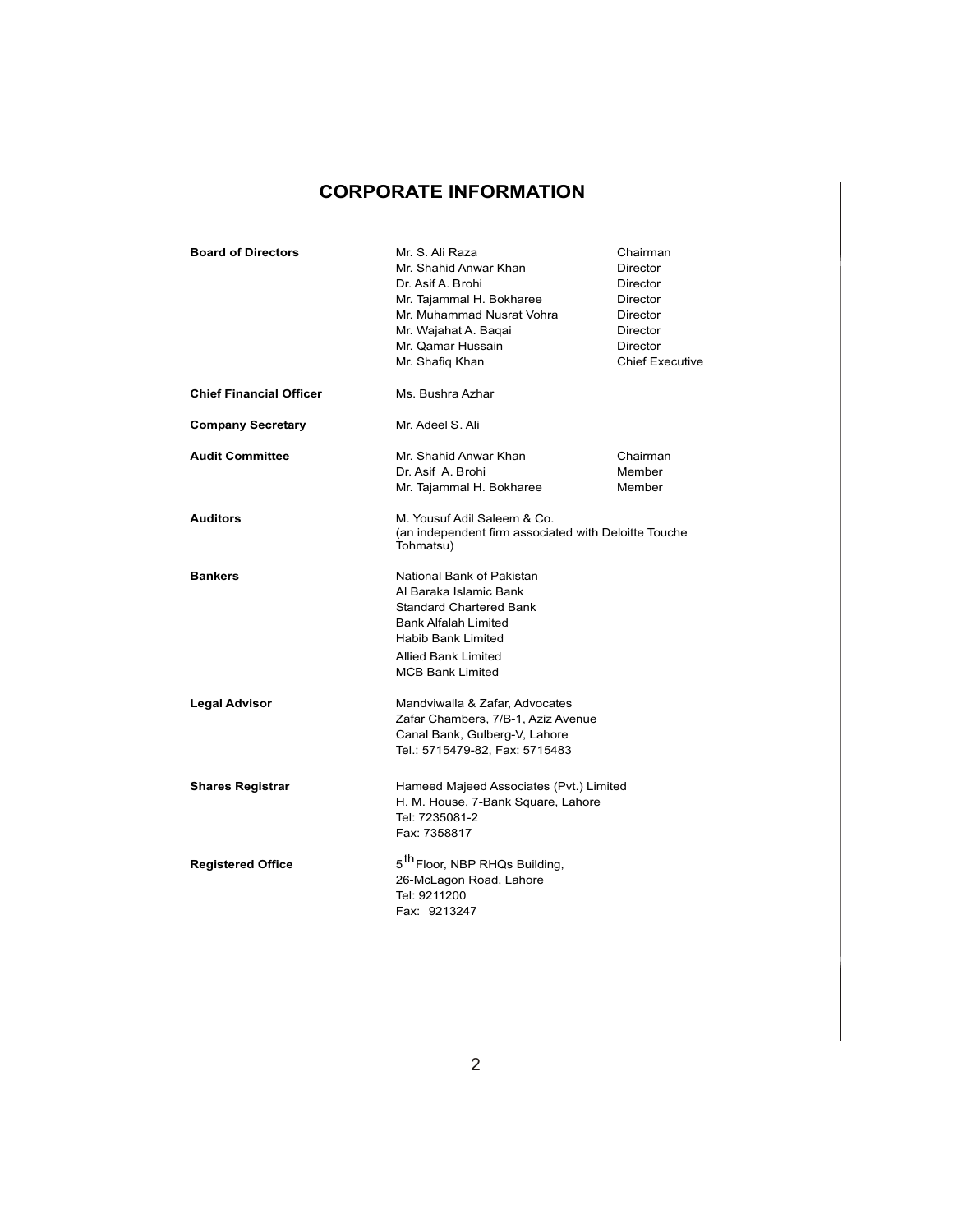## **DIRECTORS' REVIEW**

On behalf of the Board of Directors of National Bank Modaraba Management Company Limited (the Company), the Management Company of First National Bank Modaraba (the Modaraba), we are pleased to present the half yearly report together with the un-audited accounts for the period ended December 31, 2005. These accounts have been reviewed by the statutory auditors of the Modaraba and are accompanied by their independent review report.

During the period under review, the Modaraba has managed to enhance its portfolio considerably which now stands at Rs. 1.7 billion. The portfolio comprises of good quality clients and the risk assessment procedures of Modaraba follow a proactive approach; so as to maintain the recovery of receivables at 100%. The management has always emphasized portfolio diversification both in terms of sectoral exposure and in type of assets.

Efficient utilization of business synergies and prudent risk management procedures has resulted in net profit after tax for the half year amounting to Rs. 17.95 million. The management has focused on enhancing the asset base of the Modaraba during the half year along with a strong emphasis on good profit margins. These efforts have paid off and the Modaraba has managed to earn total income from lease/ morabaha operations amounting to Rs. 62 million as apposed to Rs. 14 million in the corresponding half year. Income from stock market investment has increased threefold from Rs. 1.9 million to Rs. 6 million in the current half year.

In only two years of operations, the Modaraba has managed to sustain steady and healthy growth in its core business segment and has achieved balance sheet footing of 1.8 billion, which is a phenomenal achievement for a Modaraba of this size. We strongly believe that continuing on this path we will be ranked among the topmost modarabas in the coming years. The Modaraba has built a strong capacity in shape of professional Human Resource and system procedures, computer software and other physical infrastructure to further expand its operations.

The board would like to place on record its gratitude for continued guidance and support extended by the Securities and Exchange Commission of Pakistan, Registrar Modarabas, State Bank of Pakistan, Karachi Stock Exchange, Lahore Stock Exchange and Modaraba Association of Pakistan. Special thanks to our certificate holders and to our clients for their commitment and trust in the Modaraba. We would also like to appreciate the Modaraba staff for their dedication and perseverance in performing their duties.

#### **For and on Behalf of the Board**

Chief Executive Officer **Lahore** Lahore

**Shafiq Khan Dated: February 27, 2006 Dated: February 27, 2006**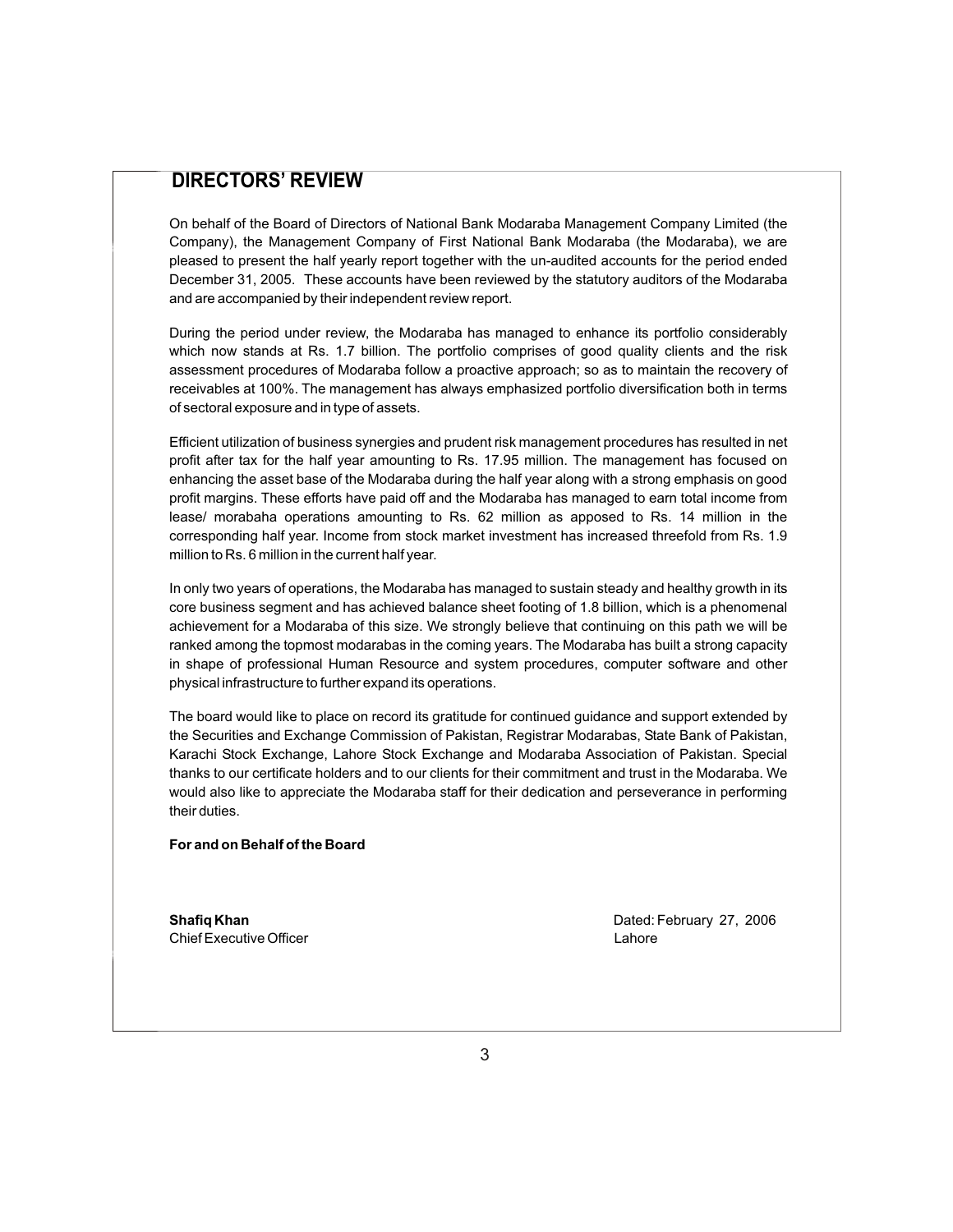## **REVIEW REPORT TO THE CERTIFICATE HOLDERS**

Internal Bank Many Terms and the profit and loss account for the quarters ended December 31, 2004<br>and 2005 have not been reviewed, as we are required to review only the cumulative figures for the<br>half vear ended December 3  $1,2005$ half year ended December 31, 2005.<br>. We have reviewed the annexed balance sheet of FIRST NATIONAL BANK MODARABA ("the Company") as at December 31, 2005, and the related profit and loss account, cash flow statement and statement of changes in equity together with the notes forming part thereof (here-in-after referred to as the "financial statements") for the half year then ended. These financial statements are the responsibility of the Modaraba Company (National Bank Modaraba Management Company Limited). Our responsibility is to issue a report on these financial statements based on our review. The figures of the profit and loss account for the quarters ended December 31, 2004

procedures applied to financial data and thus provides less assurance th<br>performed an audit and, accordingly, we do not express an audit opinion. procedures applied to financial data and thus provides less assurance than an audit. We have not we conducted our review in accordance with the International Standard on Review Engagements<br>2400 applicable to review engagements. This Standard requires that we also and perform the 2400 applicable to review engagements. This Standard requires that we plan and perform the review to obtain moderate assurance as to whether the financial statements are free of material misstatement. A review is limited primarily to inquiries of modaraba's personnel and analytical

Based on our review, nothing has come to our attention that causes us to believe that the annexed based on our review, nothing has come to our attention that causes us to believe that the annexed<br>financial statements are not presented fairly, in all material respects, in accordance with approved<br>accounting standards as maholar statements are not presented rainy, in all material respectively.

Lahore Chartered Accountants

Date: February 27, 2006 **M.Yousuf Adil Saleem & Co.,**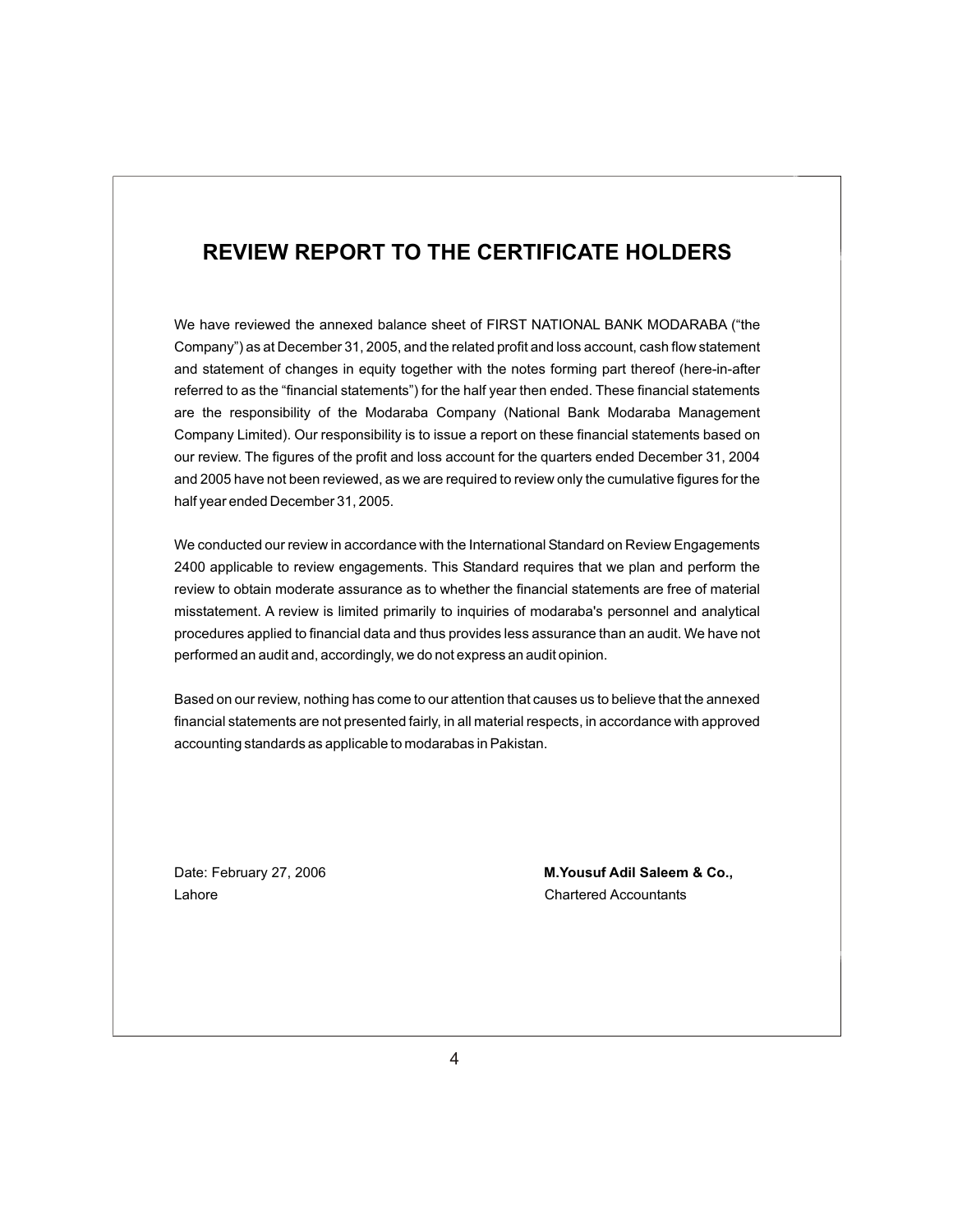|                                                                                     | Note            | December 31<br>2005<br><b>Rupees</b> | June 30<br>2005<br><b>Rupees</b> |
|-------------------------------------------------------------------------------------|-----------------|--------------------------------------|----------------------------------|
| <b>ASSETS</b>                                                                       |                 |                                      |                                  |
| <b>CURRENT ASSETS</b>                                                               |                 |                                      |                                  |
| Cash and bank balances                                                              |                 | 20,063,946                           | 11,079,558                       |
| Advances, deposits, prepayments and other receivables                               |                 | 101,054,412                          | 92,750,693                       |
| Short-term investments                                                              | 5               | 31,524,351                           | 33,566,929                       |
| Short-term murabaha finances - secured                                              |                 | 465,129,018                          | 267,342,979                      |
| Short-term musharaka finances - secured                                             |                 | 145,000,000                          |                                  |
| Current portion of non-current assets                                               |                 | 253,471,624                          | 195,306,159                      |
|                                                                                     |                 | 1,016,243,351                        | 600,046,318                      |
| <b>NON-CURRENT ASSETS</b><br>Net investment in lease / ijarah finance               | 6               | 765,017,437                          | 596,898,560                      |
| Long-term musharika finances                                                        |                 | 31,000,000                           |                                  |
| Long-term loans and deposits                                                        |                 | 727,897                              | 589,093                          |
| Deferred costs                                                                      | 7               | 5,834,645                            | 6,829,205                        |
| Fixed assets - owned                                                                | 8               | 1,549,283                            | 1,718,014                        |
|                                                                                     |                 | 804,129,262                          | 606,034,872                      |
| <b>LIABILITIES</b>                                                                  |                 | 1,820,372,613                        | 1,206,081,190                    |
|                                                                                     |                 |                                      |                                  |
| <b>CURRENT LIABILITIES</b>                                                          |                 |                                      |                                  |
| Creditors, advances, accrued and other liabilities                                  | 9               | 30,117,112                           | 19,784,414                       |
| Short-term finances - secured<br>Current portion of long-term finances - secured    |                 | 447,817,052<br>246,666,669           | 188,753,000<br>140,000,000       |
| Provision for taxation                                                              |                 |                                      | 453,069                          |
|                                                                                     |                 | 724,600,833                          | 348,990,483                      |
| <b>LONG-TERM SECURITY DEPOSITS</b>                                                  |                 | 110,211,999                          | 86,234,820                       |
| <b>LONG-TERM FINANCES-SECURED</b>                                                   |                 | 699,166,664                          | 505,833,333                      |
|                                                                                     |                 | 1,533,979,496                        | 941,058,636                      |
| <b>NET ASSETS</b>                                                                   |                 | 286,393,117                          | 265,022,554                      |
| <b>REPRESENTED BY</b>                                                               |                 |                                      |                                  |
| <b>CAPITAL AND RESERVES</b>                                                         |                 |                                      |                                  |
| Autorized certificate capital                                                       |                 | 600,000,000                          | 600,000,000                      |
| Issued, subscribed and paid up certificate capital                                  | 10              | 250.000.000                          | 250,000,000                      |
| Reserves                                                                            |                 | 36,393,117                           | 15,022,554                       |
|                                                                                     |                 | 286,393,117                          | 265,022,554                      |
| <b>CONTINGENCIES AND COMMITMENTS</b>                                                | 11              |                                      |                                  |
| The annexed notes from 1 to 16 form an integral part of these financial statements. |                 |                                      |                                  |
|                                                                                     |                 |                                      |                                  |
| <b>CHIEF EXECUTIVE</b><br><b>DIRECTOR</b>                                           | <b>DIRECTOR</b> |                                      | <b>CHIEF FINANCIAL OFFICER</b>   |

# **BALANCE SHEET (UN-AUDITED)**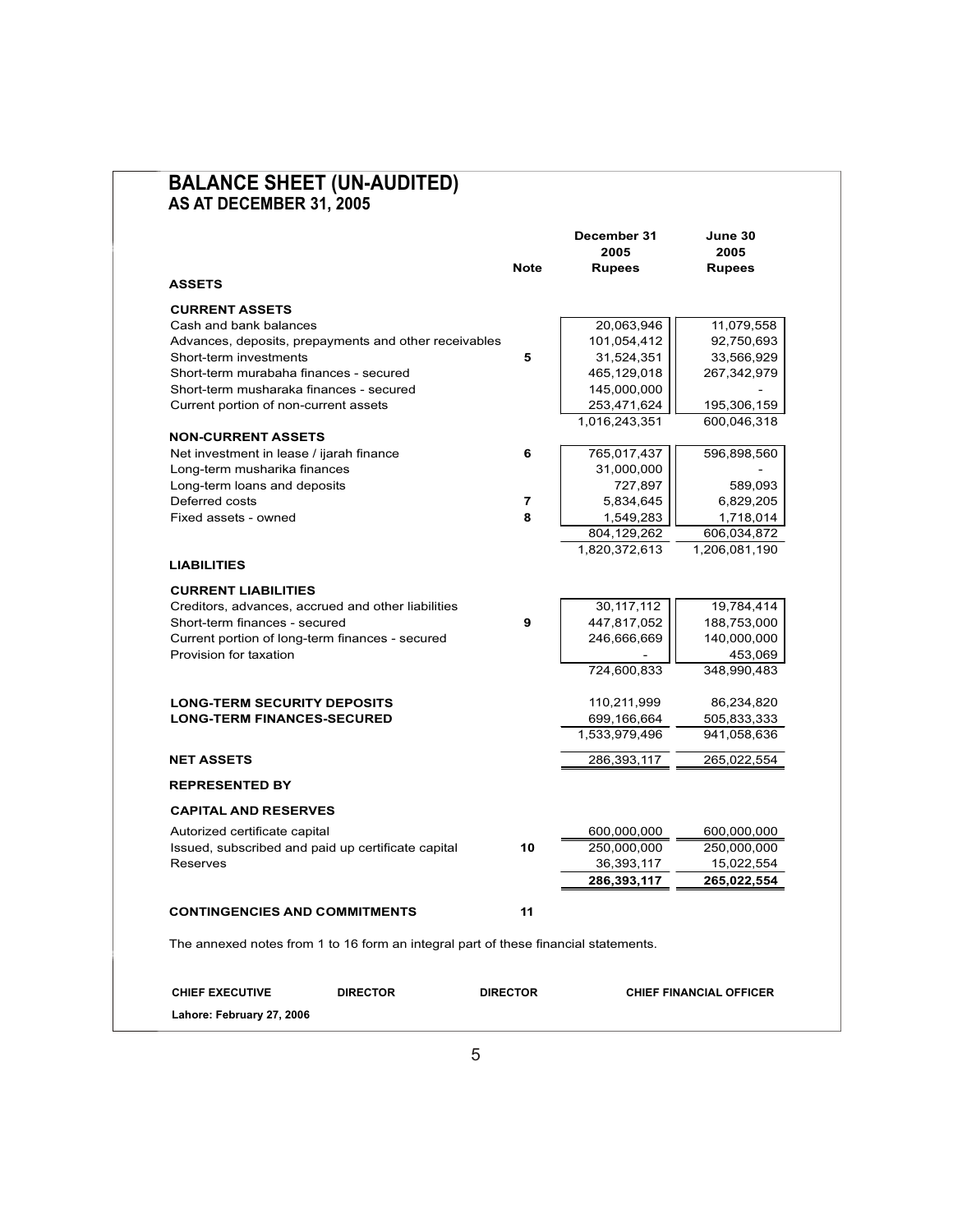### **PROFIT AND LOSS ACCOUNT (UN-AUDITED) FOR THE HALF YEAR ENDED DECEMBER 31, 2005**

|                                                                                     |                         | Half year ended          |                                                 | <b>Quarter ended</b>    |  |
|-------------------------------------------------------------------------------------|-------------------------|--------------------------|-------------------------------------------------|-------------------------|--|
|                                                                                     |                         |                          | December 31 December 31 December 31 December 31 |                         |  |
|                                                                                     | 2005                    | 2004                     | 2005                                            | 2004                    |  |
| <b>Note</b>                                                                         | Rupees                  |                          |                                                 | Rupees                  |  |
| <b>OPERATING REVENUE</b>                                                            |                         |                          |                                                 |                         |  |
| Income from lease / ijarah                                                          | 43,167,571              | 12,895,675               | 23,256,850                                      | 7,913,428               |  |
| Profit on musharika finances                                                        | 1,072,667               |                          | 1,072,667                                       |                         |  |
| Profit on murabaha finances                                                         | 18,955,351              | 1,444,534                | 12,446,709                                      | 1,383,091               |  |
| Profit on bank deposits                                                             | 132,073                 | 322,588                  | 75,975                                          | 56,588                  |  |
| Dividend income                                                                     | 1,748,900               | 1,098,850                | 204,150                                         | 212,500                 |  |
| Gain on sale of shares                                                              | 4,543,455               | 849,629                  | 2,718,361                                       | 560,909                 |  |
| Other operating income                                                              | 160,357<br>69.780.374   | 416,920<br>17,028,196    | 74,186<br>39,848,898                            | 174,114<br>10,300,630   |  |
|                                                                                     |                         |                          |                                                 |                         |  |
| <b>OPERATING EXPENSES</b>                                                           |                         |                          |                                                 |                         |  |
| 12<br>Operating expenses                                                            | 6,288,275               | 5,165,659                | 3,305,594                                       | 2,700,407               |  |
| <b>Financial charges</b>                                                            | 42,398,287              | 6,963,406                | 27,045,316                                      | 5,060,433               |  |
| Provision / (reversal) for dimunition in value of<br>investment                     |                         |                          |                                                 |                         |  |
|                                                                                     | 1,145,119<br>49,831,681 | (475, 516)<br>11,653,549 | 1,048,711<br>31,399,621                         | (568, 889)<br>7,191,951 |  |
|                                                                                     |                         |                          |                                                 |                         |  |
| Operating profit                                                                    | 19,948,693              | 5,374,647                | 8,449,277                                       | 3,108,679               |  |
| Modaraba Company's Management Fee @ 10%                                             | 1,994,869               | 537,465                  | 844,928                                         | 310,868                 |  |
| <b>PROFIT BEFORE TAXATION</b>                                                       | 17,953,824              | 4,837,182                | 7,604,349                                       | 2,797,811               |  |
| Provision for taxation                                                              |                         | (271, 627)               |                                                 | (271, 627)              |  |
| <b>PROFIT AFTER TAXATION</b>                                                        | 17,953,824              | 5,108,809                | 7,604,349                                       | 3,069,438               |  |
| UNAPPROPRIATED PROFIT BROUGHT FORWARD                                               | 16,650,274              | 3,367,900                | 24,929,853                                      | 4,999,397               |  |
| PROFIT AVAILABLE FOR APPROPRIATION                                                  | 34,604,098              | 8,476,709                | 32,534,202                                      | 8,068,835               |  |
| Appropriation                                                                       |                         |                          |                                                 |                         |  |
| Transfer to statutory reserve                                                       | 3,590,765               | 1,021,762                | 1,520,870                                       | 613,888                 |  |
| UNAPPROPRIATED PROFIT CARRIED FORWARD                                               | 31,013,333              | 7,454,947                | 31,013,332                                      | 7,454,947               |  |
|                                                                                     |                         |                          |                                                 |                         |  |
| <b>EARNINGS PER MODARABA CERTIFICATE</b>                                            |                         |                          |                                                 |                         |  |
| Basic and diluted                                                                   | 0.72                    | 0.20                     | 0.30                                            | 0.12                    |  |
|                                                                                     |                         |                          |                                                 |                         |  |
| The annexed notes from 1 to 16 form an integral part of these financial statements. |                         |                          |                                                 |                         |  |
|                                                                                     |                         |                          |                                                 |                         |  |
|                                                                                     |                         |                          |                                                 |                         |  |
|                                                                                     |                         |                          |                                                 |                         |  |
|                                                                                     |                         |                          |                                                 |                         |  |
|                                                                                     |                         |                          |                                                 |                         |  |

**CHIEF EXECUTIVE DIRECTOR DIRECTOR CHIEF FINANCIAL OFFICER**

**Lahore: February 27, 2006**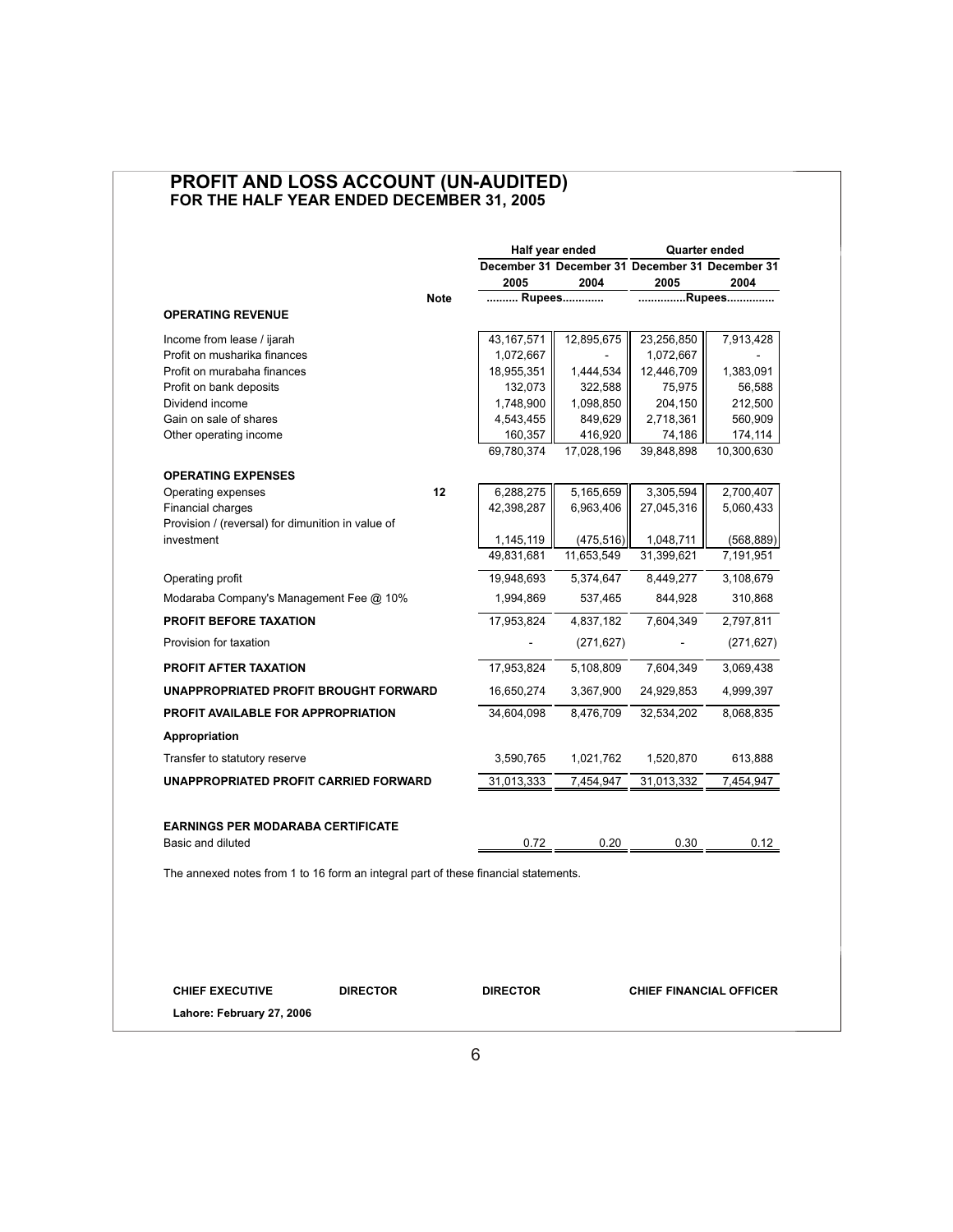## **CASH FLOW STATEMENT (UN-AUDITED) FOR THE HALF YEAR ENDED DECEMBER 31, 2005**

|                                                                                     |                 |                 | December 31<br>2005      | December 31<br>2004            |
|-------------------------------------------------------------------------------------|-----------------|-----------------|--------------------------|--------------------------------|
|                                                                                     |                 |                 | <b>Rupees</b>            | <b>Rupees</b>                  |
| <b>CASH FLOWS FROM OPERATING ACTIVITIES</b>                                         |                 |                 |                          |                                |
| Profit before taxation                                                              |                 |                 | 17,953,824               | 4,837,182                      |
| <b>Adjustments for:</b>                                                             |                 |                 |                          |                                |
| Depreciation / Amortization                                                         |                 |                 | 326,331                  | 171,916                        |
| Amortization of deferred costs                                                      |                 |                 | 994,560                  | 994,560                        |
| Provision / (reversal) for diminution in value of investments                       |                 |                 | 1,145,119                | (475, 516)                     |
| Gain on sale of shares                                                              |                 |                 | (4, 543, 455)            | (849, 629)                     |
| <b>Financial charges</b>                                                            |                 |                 | 42,398,287               | 6,963,406                      |
| Profit on bank deposits                                                             |                 |                 | (132,073)                | (322, 588)                     |
| Dividend income                                                                     |                 |                 | (1,748,900)              | (1,098,850)                    |
|                                                                                     |                 |                 | 38,439,869               | 5,383,299                      |
| Operating profit before changes in working capital                                  |                 |                 | 56,393,693               | 10,220,481                     |
|                                                                                     |                 |                 |                          |                                |
| Changes in working capital                                                          |                 |                 |                          |                                |
| (Increase) / decrease in advances, deposits, prepayments and other receivables      |                 |                 | (8,399,447)              | 20,695,258                     |
| Increase in creditors, advances, accrued and other liabilities                      |                 |                 | 1,661,136                | 14,851,707                     |
|                                                                                     |                 |                 | (6,738,311)              | 35,546,965                     |
| Operating profit after changes in working capital                                   |                 |                 | 49,655,381               | 45,767,446                     |
| Financial charges paid                                                              |                 |                 | (33,726,460)             | (2,977,497)                    |
| Income taxes paid                                                                   |                 |                 | (360, 944)               | (101, 197)                     |
| Dividend income received                                                            |                 |                 | 1,784,797                | 1,170,773                      |
| Profit received on bank deposits                                                    |                 |                 | 99,504                   | 716,445                        |
| Net cash flow from operating activities                                             |                 |                 | 17,452,279               | 44,575,970                     |
| <b>CASH FLOWS FROM INVESTING ACTIVITIES</b>                                         |                 |                 |                          |                                |
| Investments in lease / ijarah finance - net                                         |                 |                 | (226, 221, 327)          | (258, 360, 791)                |
| Security deposits from lessees                                                      |                 |                 | 23,977,179               | 28,548,338                     |
| Fixed capital expenditure                                                           |                 |                 | (157,600)                | (1,691,960)                    |
| Long-term loans and deposits                                                        |                 |                 | (201, 819)               | (509, 267)                     |
| Short-term investments - net                                                        |                 |                 | 8,857,663                | 2,158,680                      |
| Musharika finances                                                                  |                 |                 | (176,000,000)            |                                |
| Murabaha finances                                                                   |                 |                 | (197, 786, 039)          | (227, 014, 347)                |
| Net cash used in investing activities                                               |                 |                 | (567, 531, 943)          | (456,869,347)                  |
| <b>CASH FLOWS FROM FINANCING ACTIVITIES</b>                                         |                 |                 |                          |                                |
| Long-term finances obtained                                                         |                 |                 | 300,000,000              | 162,500,000                    |
| Short-term finances obtained                                                        |                 |                 | 259,064,052              | 235,000,000                    |
| Net cash flow from financing activities                                             |                 |                 | 559,064,052              | 397,500,000                    |
|                                                                                     |                 |                 |                          |                                |
| Net increase / (decrease) in cash & cash equivalents during the period              |                 |                 | 8,984,388                | (14, 793, 377)                 |
| Cash and bank balances at beginning of the period                                   |                 |                 | 11,079,558<br>20,063,946 | 32,425,549                     |
| Cash and bank balances at end of the period                                         |                 |                 |                          | 17,632,172                     |
| The annexed notes from 1 to 16 form an integral part of these financial statements. |                 |                 |                          |                                |
|                                                                                     |                 |                 |                          |                                |
| <b>CHIEF EXECUTIVE</b>                                                              | <b>DIRECTOR</b> | <b>DIRECTOR</b> |                          | <b>CHIEF FINANCIAL OFFICER</b> |

**Lahore: February 27, 2006**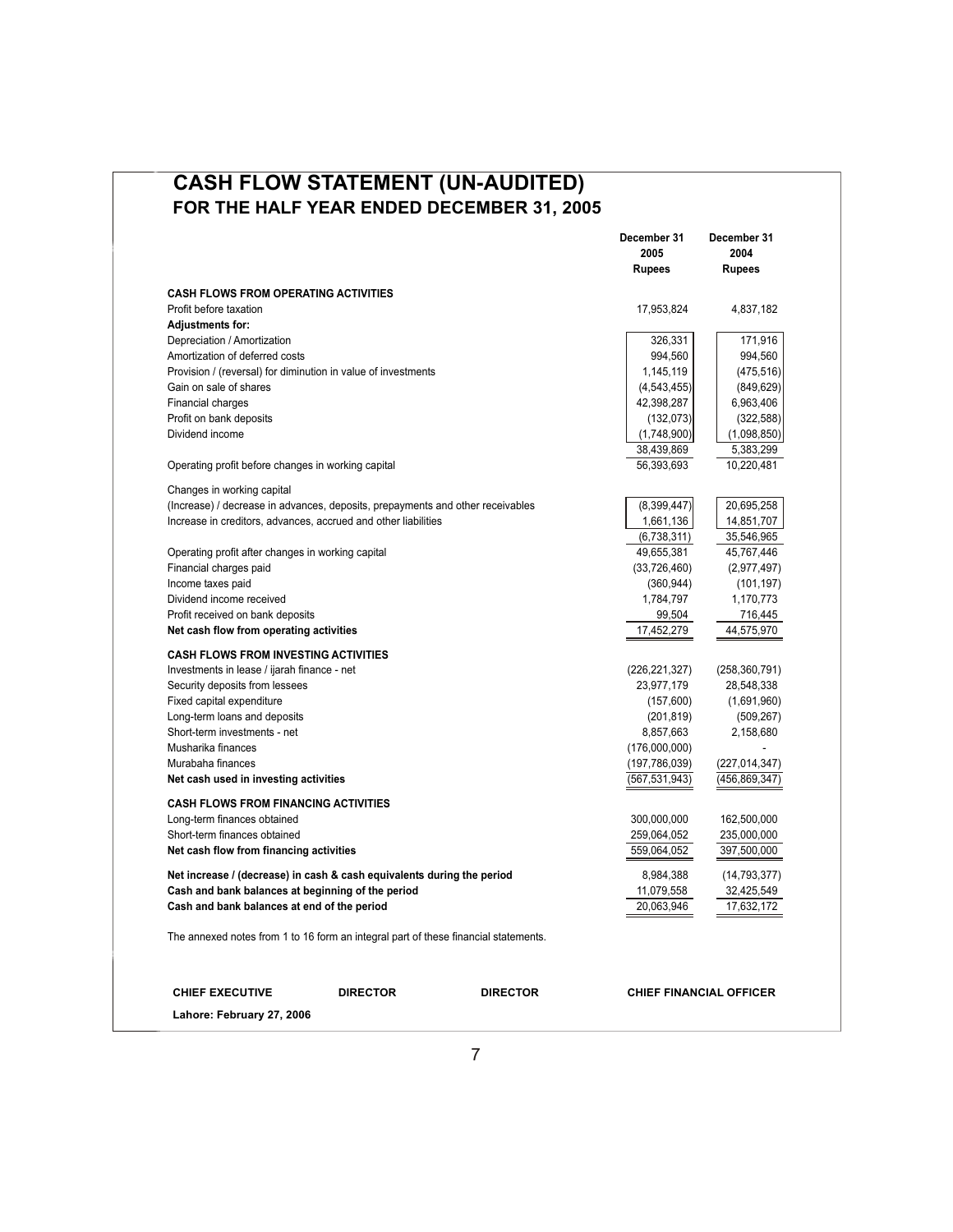## **STATEMENT OF CHANGES IN EQUITY (UN-AUDITED) FOR THE HALF YEAR ENDED DECEMBER 31, 2005**

|                                                       | capital     | <b>Statutory</b><br>reserves | Certificate  Capital reserves<br>Net<br>unrealised       | Sub total                   | Revenue<br>reserves<br>Unappropriated | Total<br>reserves | <b>Total equity</b> |
|-------------------------------------------------------|-------------|------------------------------|----------------------------------------------------------|-----------------------------|---------------------------------------|-------------------|---------------------|
|                                                       |             |                              | gain / (loss)<br>on available<br>for sale<br>investments |                             | profits                               |                   |                     |
|                                                       |             |                              |                                                          |                             |                                       |                   |                     |
| Balance as at June 30,2004                            | 250,000,000 | 841,975                      |                                                          | $(3,816,562)$ $(2,974,587)$ | 3,367,900                             | 393,313           | 250,393,313         |
| Profit for the half year ended December 31,2004       |             |                              |                                                          |                             | 5,108,809                             | 5,108,809         | 5,108,809           |
| Transferred to statutory reserves                     |             | 1,021,762                    |                                                          | 1,021,762                   | (1,021,762)                           |                   |                     |
| Net unrealized gain on investments available for sale |             |                              | 69.296                                                   | 69,296                      |                                       | 69.296            | 69,296              |
| Balance as at December 31, 2004                       | 250,000,000 | 1,863,737                    |                                                          | $(3,747,266)$ $(1,883,529)$ | 7,454,947                             | 5,571,418         | 255,571,418         |
| Profit for the half year ended June 30, 2005          |             |                              |                                                          |                             | 11,494,157                            | 11.494.157        | 11,494,157          |
| Transferred to statutory reserves                     |             | 2,298,831                    |                                                          | $-2,298,831$                | (2,298,831)                           |                   |                     |
| Net unrealised loss on available for sale investments |             | $\blacksquare$               |                                                          | $(2,043,021)$ $(2,043,021)$ | $\blacksquare$                        | (2,043,021)       | (2,043,021)         |
| Balance as at June 30, 2005                           | 250,000,000 | 4,162,568                    |                                                          | $(5,790,287)$ $(1,627,719)$ | 16,650,273                            | 15,022,554        | 265,022,554         |
| Profit for the half year ended December 31,2005       |             |                              |                                                          |                             | 17.953.824                            | 17.953.824        | 17,953,824          |
| Transferred to statutory reserves                     |             | 3,590,765                    |                                                          | 3,590,765                   | (3,590,765)                           |                   |                     |
| Net unrealised gain on available for sale investments |             | $\blacksquare$               | 3,416,739                                                | 3,416,739                   | $\blacksquare$                        | 3,416,739         | 3,416,739           |
| Balance as at December 31, 2005                       | 250,000,000 | 7,753,333                    | (2,373,548)                                              | 5,379,785                   | 31,013,332                            | 36,393,117        | 286,393,117         |

The annexed notes from 1 to 16 form an integral part of these financial statements.

**CHIEF EXECUTIVE DIRECTOR DIRECTOR CHIEF FINANCIAL OFFICER**

**Lahore: February 27, 2006**

8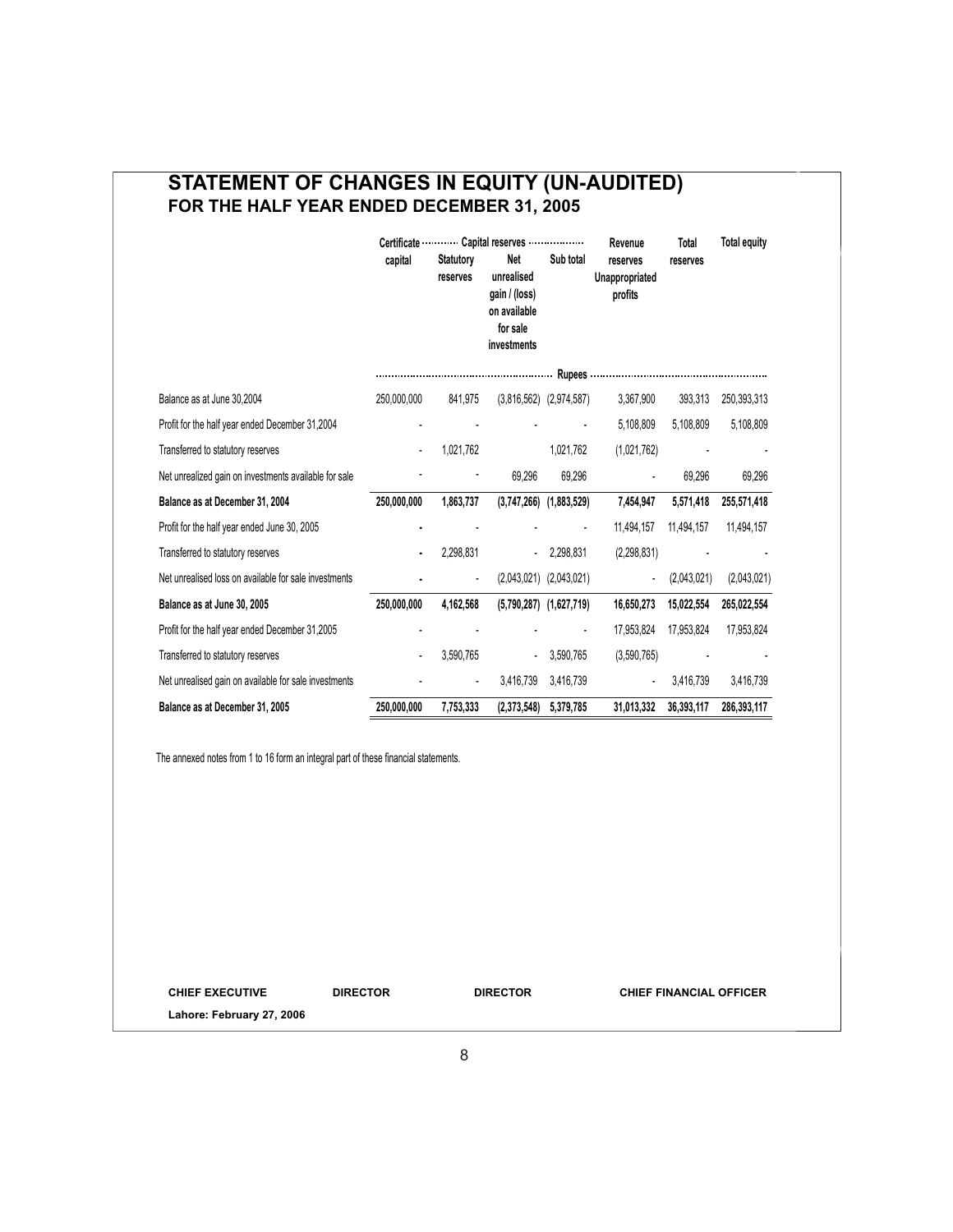#### **NOTES TO THE FINANCIAL STATEMENTS (UNAUDITED) FOR THE HALF YEAR ENDED DECEMBER 31, 2005**

#### **1 STATUS AND ACTIVITIES**

First National Bank Modaraba (" the Modaraba") is a multi purpose, perpetual and multi dimensional modaraba formed under the Modaraba Companies and Modaraba (Floatation and Control) Ordinance, 1980 and rules framed there under and is managed by National Bank Modaraba Management Company Limited (a wholly owned subsidiary of National Bank of Pakistan), incorporated in Pakistan under the Companies Ordinance, 1984 and registered with registrar of Modaraba Companies. The registered office of the Modaraba is situated at 5th floor, National Bank of Pakistan, Regional Headquarters Building, 26 - McLagon Road, Lahore. The Modaraba is listed on Karachi and Lahore stock exchanges. The Modaraba commenced its business operations on December 04, 2003.

The Modaraba is currently engaged in various islamic modes of financing and business including leasing / ijarah, musharika and murabaha arrangements.

#### **2 BASIS OF PREPARATION**

These financial statements have been prepared in accordance with the directives issued by the Securities & Exchange Commission of Pakistan and are in compliance with the International Accounting Standard 34 "Interim Financial Reporting" and being submitted to certificate holders as required by Section 245 of the Companies Ordinance, 1984.

Examples instance is explored by Section 2 to 9. the Sempantes Stamance, itself.<br>These financial statements are unaudited. However, a limited scope review of these financial statements has been performed by the auditors of auditors of the Modaraba in accordance with the clause (xxi) of the Code of Corporate Governance and they have issued their review report thereon.

#### **3 ACCOUNTING POLICIES**

ACCOUNTING POLICIES<br>The accounting policies adopted for the preparation of these financial statements, are consistent with those applied in the preparation The accounting policies adopted for the preparation of these financial statements, are consistent with thos<br>of the preceding annual published financial statements of the Modaraba for the year ended June 30, 2005.

#### **4 TAXATION**

B <sup>I</sup>R The income of non-trading modarabas is exempt from income tax, provided not less than 90% of its profits are distributed to the certificate holders. The Modaraba intends to continue availing the tax exemption and hence no provision has been made in these<br>financial statements for the tax liability for the six months ended December 31, 2005 financial statements for the tax liability for the six months ended December 31, 2005.

|     |                                                                                                                 |              |                     | December 31<br>2005 | June 30<br>2005     |
|-----|-----------------------------------------------------------------------------------------------------------------|--------------|---------------------|---------------------|---------------------|
| 5   | <b>SHORT-TERM INVESTMENTS</b>                                                                                   |              |                     | <b>Rupees</b>       | <b>Rupees</b>       |
|     | Available for sale                                                                                              |              | 5.1                 | 9,186,008           | 17,463,613          |
|     | Held for trading                                                                                                |              | 5.2                 | 22,338,343          | 16,103,316          |
|     |                                                                                                                 |              |                     | 31,524,351          | 33,566,929          |
|     |                                                                                                                 |              | December 31, 2005   |                     | June 30, 2005       |
|     |                                                                                                                 | Average cost | <b>Market value</b> | Average cost        | <b>Market value</b> |
| 5.1 | Investments available for sale - Quoted                                                                         |              |                     |                     |                     |
|     | <b>Commercial Banks</b><br><b>Faysal Bank Limited</b><br>Nil (June 2005:22,000) Ordinary shares of Rs. 10/-each |              |                     | 1.352.685           | 1.183.600           |
|     | Power generation and distribution:                                                                              |              |                     |                     |                     |
|     | The Hub Power Company Limited                                                                                   |              |                     |                     |                     |
|     | 200,000 (June 2005:200,000) Ordinary shares of Rs. 10/-<br>each                                                 | 7,259,556    | 4,800,008           | 7.259.548           | 5,280,013           |
|     | Cement industry:                                                                                                |              |                     |                     |                     |
|     | <b>Maple Leaf Cement Factory Limited</b><br>Nil (June 2005: 125,000) Ordinary shares of Rs. 10/- each           |              |                     | 4.641.667           | 2,725,000           |
|     | <b>Mutual funds:</b><br><b>ICP ABAMCO Composite Fund</b>                                                        |              |                     |                     |                     |
|     | 300,000 (June 2005: 500,000) Certificates of Rs. 10/- each                                                      | 3.000.000    | 2.865.000           | 5.000.000           | 3.450.000           |
|     | Pakistan Strategic Allocation Fund                                                                              |              |                     |                     |                     |
|     | 130,000 (June 2005: 500,000) Certificates of Rs. 10/- each                                                      | 1,300,000    | 1.521.000           | 5.000.000           | 4.825.000           |
|     |                                                                                                                 | 11,559,556   | 9,186,008           | 23,253,900          | 17,463,613          |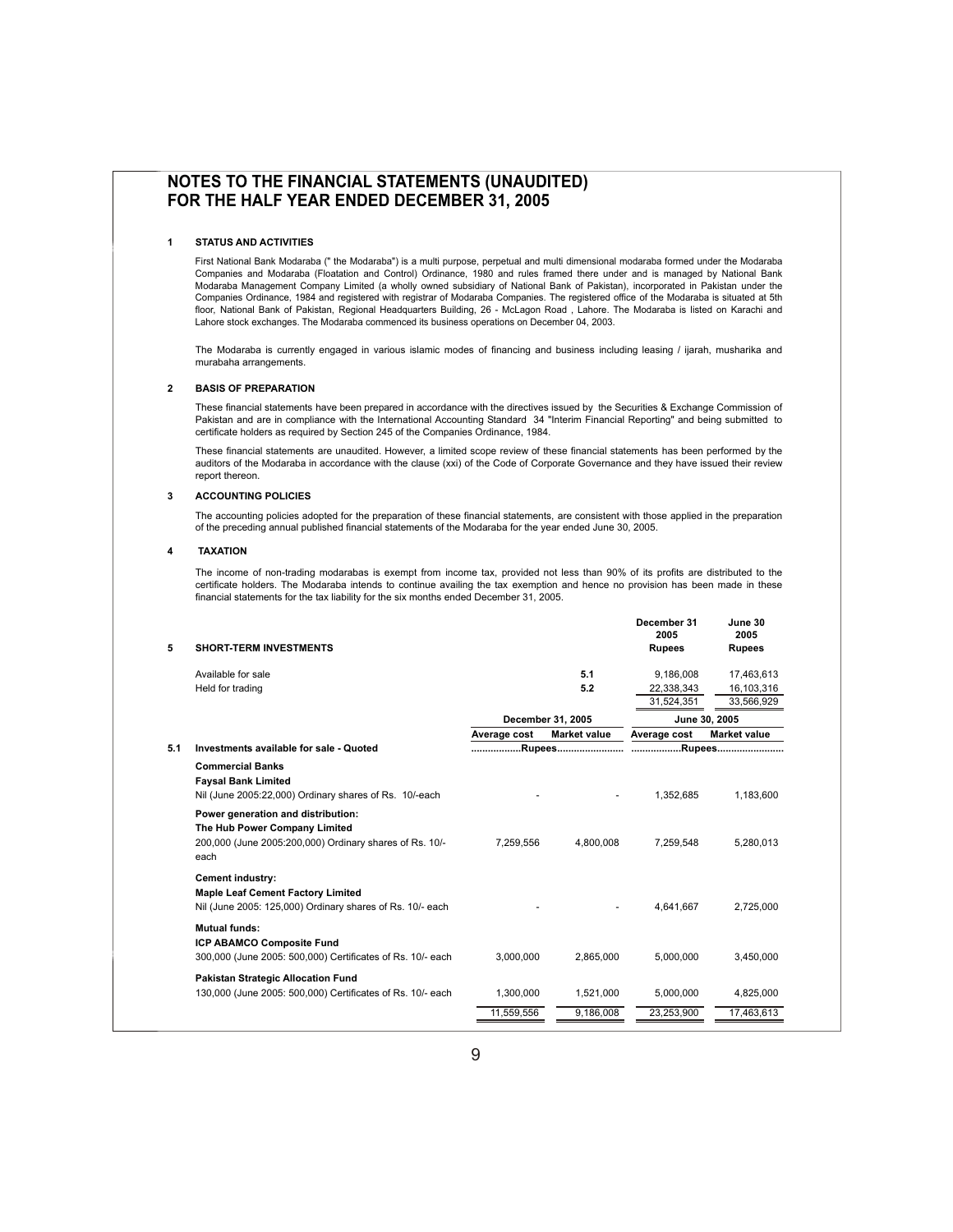|     |                                                                                                                                                            | December 31, 2005    |                      | June 30, 2005 |                     |
|-----|------------------------------------------------------------------------------------------------------------------------------------------------------------|----------------------|----------------------|---------------|---------------------|
|     |                                                                                                                                                            | Average cost         | <b>Market value</b>  | Average cost  | <b>Market value</b> |
| 5.2 | Investments held for trading - Quoted                                                                                                                      |                      |                      |               |                     |
|     | <b>Commercial banks:</b>                                                                                                                                   |                      |                      |               |                     |
|     | <b>National Bank of Pakistan</b><br>Nil (June 2005:29,000) Ordinary shares of Rs. 10/- each                                                                |                      |                      | 3,395,936     | 3,130,550           |
|     | The Bank of Punjab<br>15,000 (June 2005:20,000) Ordinary shares of Rs.10/- each                                                                            | 1,542,740            | 1,536,750            | 1,472,464     | 1,675,000           |
|     | <b>MCB Bank Limited</b><br>Nil (June 2005:1,650) Ordinary shares of Rs. 10/- each                                                                          |                      |                      | 123,900       | 130,845             |
|     | <b>Union Bank Limited</b><br>Nil (June 2005:20,000) Ordinary shares of Rs. 10/- each                                                                       |                      |                      | 829,833       | 800,000             |
|     | <b>Faysal Bank Limited</b><br>15,300 (June 2005: Nil) Ordinary shares of Rs. 10/- each                                                                     | 1,125,136            | 1,133,730            |               |                     |
|     | PICIC Commercial Bank Limited                                                                                                                              | 767,954              | 722,000              |               |                     |
|     | 20,000 (June 2005:Nil) Ordinary shares of Rs. 10/- each                                                                                                    |                      |                      |               |                     |
|     | Oil and gas exploration companies:<br>Oil and Gas Development Company Limited<br>Nil (June 2005:30,000) Ordinary shares of Rs. 10/- each                   |                      |                      | 3,321,726     | 3,168,221           |
|     | Chemicals:<br><b>Pakistan PTA Limited</b>                                                                                                                  |                      |                      |               |                     |
|     | 75,000 (June 2005:50,000) Ordinary shares of Rs. 10/- each                                                                                                 | 630,254              | 603,750              | 499,050       | 400,000             |
|     | Fertilizers:<br>Fauji Fertilizer Bin Qasim Limited<br>100,000 (June 2005:NIL) Ordinary shares of Rs. 10/- each                                             | 3,924,598            | 3,815,000            |               |                     |
|     |                                                                                                                                                            |                      |                      |               |                     |
|     | Synthetic and rayon:<br>Dewan Salman Fibers Limited<br>50,000 (June 2005:NIL) Ordinary shares of Rs. 10/- each                                             | 977,598              | 800,000              |               |                     |
|     | <b>Textile Composite:</b>                                                                                                                                  |                      |                      |               |                     |
|     | <b>Nishat Mills Limited</b>                                                                                                                                |                      |                      |               |                     |
|     | 15,000 (June 2005: Nil) Ordinary shares of Rs. 10/- each                                                                                                   | 1,695,917            | 1,702,500            |               |                     |
|     | <b>Nishat Chunian Limited</b><br>21,270 (June 2005: Nil) Ordinary shares of Rs. 10/- each                                                                  | 2,082,178            | 1,816,458            |               |                     |
|     | <b>Mutual funds:</b>                                                                                                                                       |                      |                      |               |                     |
|     | <b>PICIC Growth Fund</b><br>30,000 (June 2005: Nil) Ordinary shares of Rs. 10/- each                                                                       | 464,426              | 461,280              |               |                     |
|     | <b>Energy and Petroleum:</b>                                                                                                                               |                      |                      |               |                     |
|     | Pakistan Oilfield Limited<br>Nil (June 2005:10,000) Ordinary shares of Rs. 10/- each                                                                       |                      |                      | 2,789,029     | 2,820,000           |
|     | Pakistan Petroleum Limited<br>Nil (June 2005:12,000) Ordinary shares of Rs. 10/- each                                                                      |                      |                      | 2,640,650     | 2,581,200           |
|     | <b>Cement Industry</b>                                                                                                                                     |                      |                      |               |                     |
|     | D.G.Khan Cement Company Limited                                                                                                                            |                      |                      |               |                     |
|     | Nil (June 2005:25,000) Ordinary shares of Rs. 10/- each                                                                                                    |                      |                      | 1,403,854     | 1,397,500           |
|     | <b>Maple Leaf Cement Factory Limited</b>                                                                                                                   |                      |                      |               |                     |
|     | 192,500 (June 2005:Nil) Ordinary shares of Rs. 10/- each<br><b>Fauji Cement Company Limited</b><br>20,000 (June 2005:Nil) Ordinary shares of Rs. 10/- each | 8,457,298<br>489,050 | 7,651,875<br>460,000 |               |                     |
|     |                                                                                                                                                            |                      |                      |               |                     |
|     | Telecommunication:<br><b>Pakistan Telecommunications Limited</b>                                                                                           |                      |                      |               |                     |
|     | 25,000 (June 2005: NIL) Ordinary shares of Rs. 10/- each                                                                                                   | 1,699,438            | 1,635,000            |               |                     |
|     |                                                                                                                                                            | 23,856,587           | 22,338,343           | 16,476,442    | 16,103,316          |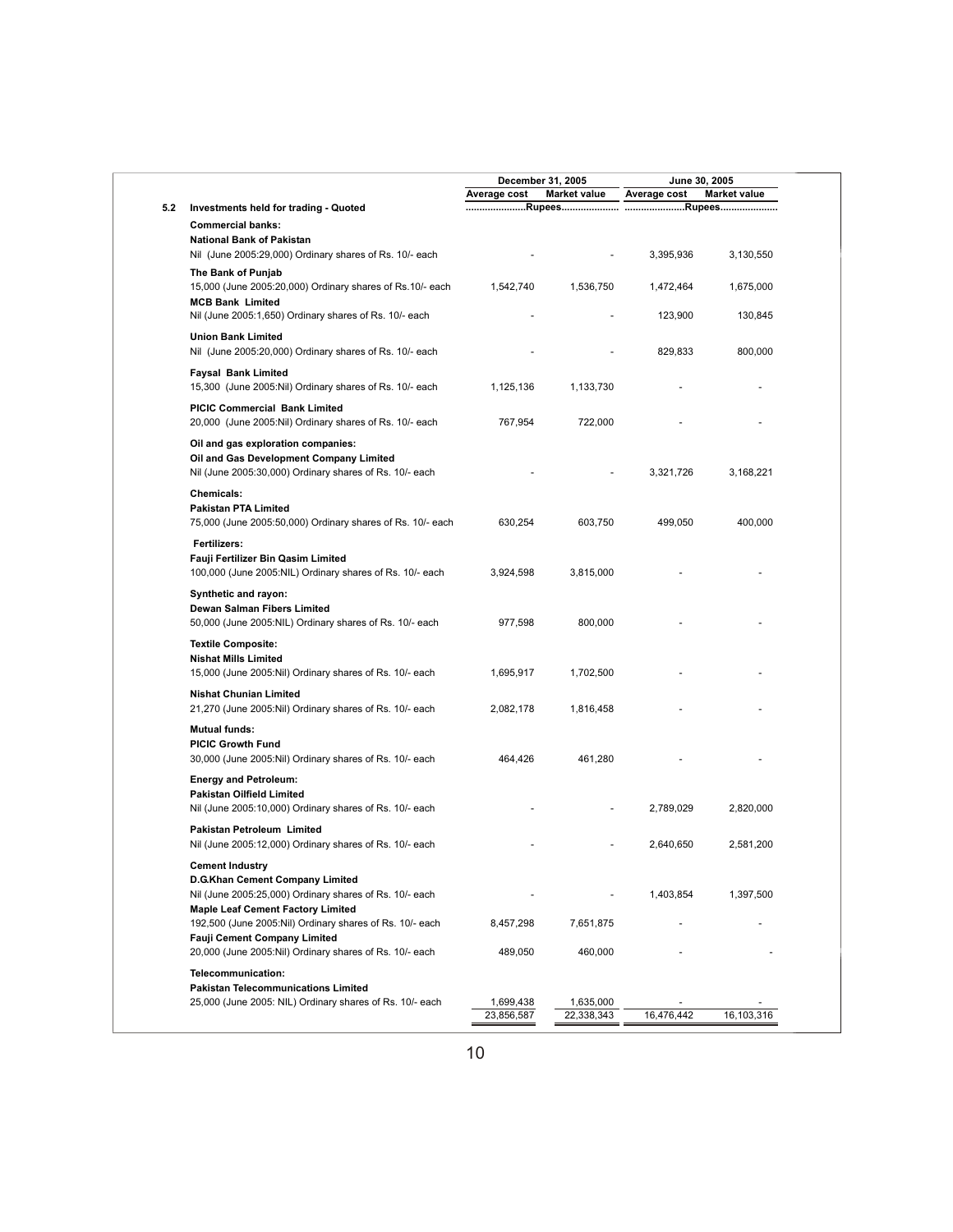| 6              | <b>NET INVESTMENT IN LEASE / IJARAH FINANCE</b>                                                                                                                                                                                                                                            |     | December 31<br>2005<br><b>Rupees</b> | June 30<br>2005<br><b>Rupees</b> |
|----------------|--------------------------------------------------------------------------------------------------------------------------------------------------------------------------------------------------------------------------------------------------------------------------------------------|-----|--------------------------------------|----------------------------------|
|                | Minimum lease / ijarah payments receivable                                                                                                                                                                                                                                                 |     | 1,099,437,097                        | 848,809,549                      |
|                | Residual value of leased assets                                                                                                                                                                                                                                                            |     | 111,656,221                          | 86,068,570                       |
|                | Gross investment in lease / ijarah finance                                                                                                                                                                                                                                                 |     | 1,211,093,318                        | 934,878,119                      |
|                | Less: Unearned finance income                                                                                                                                                                                                                                                              |     | 192,884,520                          | 142,890,648                      |
|                | Net investment in lease / ijarah finance                                                                                                                                                                                                                                                   |     | 1,018,208,798                        | 791,987,471                      |
|                | Less: Current portion of net investment in lease / ijarah finance                                                                                                                                                                                                                          |     | 253,191,361                          | 195,088,911                      |
|                |                                                                                                                                                                                                                                                                                            |     | 765,017,437                          | 596,898,560                      |
| $\overline{7}$ | <b>DEFERRED COSTS</b>                                                                                                                                                                                                                                                                      | 7.1 | 5,834,645                            | 6,829,205                        |
| 7.1            | These relate to preliminary expenses and were incurred prior to June 30, 2004.                                                                                                                                                                                                             |     |                                      |                                  |
| 8              | <b>FIXED ASSETS - OWNED</b>                                                                                                                                                                                                                                                                |     |                                      |                                  |
|                | Opening written down value                                                                                                                                                                                                                                                                 |     | 1,718,014                            | 542,246                          |
|                | Additions during the period                                                                                                                                                                                                                                                                |     |                                      |                                  |
|                | Tangible                                                                                                                                                                                                                                                                                   |     |                                      |                                  |
|                | Computers and accessories                                                                                                                                                                                                                                                                  |     | 57,600                               | 159,938                          |
|                | Electric equipment                                                                                                                                                                                                                                                                         |     |                                      | 17,500                           |
|                | Vehicles                                                                                                                                                                                                                                                                                   |     | $\overline{a}$                       | 1,598,460                        |
|                | Intangible                                                                                                                                                                                                                                                                                 |     |                                      |                                  |
|                | Software and license fee                                                                                                                                                                                                                                                                   |     | 100,000<br>157.600                   | 1,775,898                        |
|                | Less:                                                                                                                                                                                                                                                                                      |     |                                      |                                  |
|                | Depriciation / amortization charged during the period                                                                                                                                                                                                                                      |     | 326,331                              | 600,130                          |
|                |                                                                                                                                                                                                                                                                                            |     | 1,549,283                            | 1,718,014                        |
| 9              | <b>SHORT-TERM FINANCES -SECURED</b>                                                                                                                                                                                                                                                        |     |                                      |                                  |
|                | Musharika finance                                                                                                                                                                                                                                                                          | 9.1 | 147,817,052                          | 25,000,000                       |
|                | Murabaha finance                                                                                                                                                                                                                                                                           | 9.2 | 300,000,000                          | 163,753,000                      |
|                |                                                                                                                                                                                                                                                                                            |     | 447,817,052                          | 188,753,000                      |
| 9.1            | The facility has been availed from National Bank of Pakistan having aggregate limit of Rs.150 million. The facility is to be used to<br>finance the Modaraba's working capital requirement and is repayable within one year.                                                               |     |                                      |                                  |
| 9.2            | During the period Modaraba enhanced its existing facility from Rs.200 million to Rs. 300 million and availed further facility of Rs. 100<br>million from various financial institutions, to be used for enhancement in lease / ijarah portfolio and commodity financing under<br>Murabaha. |     |                                      |                                  |
| 10             | <b>CERTIFICATE CAPITAL</b>                                                                                                                                                                                                                                                                 |     |                                      |                                  |
|                | <b>Authorized capital</b>                                                                                                                                                                                                                                                                  |     |                                      |                                  |
|                | 60,000,000 (June 2005: 60,000,000) Modaraba certificates of Rs. 10/- each                                                                                                                                                                                                                  |     | 600,000,000                          | 600,000,000                      |
|                | Issued, subscribed and paid up capital                                                                                                                                                                                                                                                     |     |                                      |                                  |
|                | 25,000,000 (June 2005: 25,000,000) Modaraba certificates of Rs. 10/- each fully paid in cash                                                                                                                                                                                               |     | 250,000,000                          | 250,000,000                      |

#### **11 CONTINGENCIES AND COMMITMENTS**

#### **Contingencies**

There were no known contingencies as at December 31, 2005. ( June 2005 : Nil)

#### **Commitments**

Lease / ijarah contracts approved but not disbursed. 181,999,977 103,377,492

11